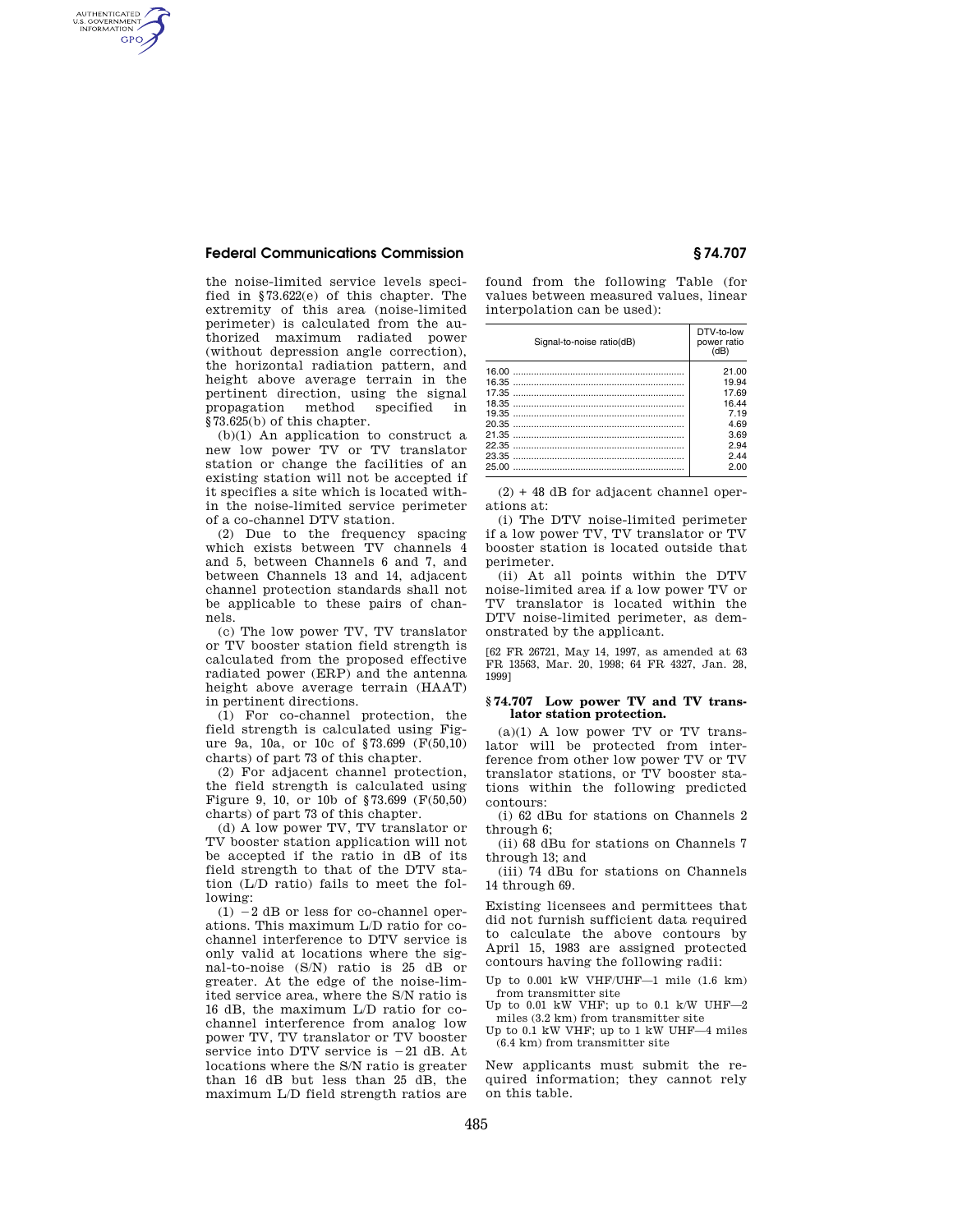**§ 74.707 47 CFR Ch. I (10–1–10 Edition)** 

(2) The low power TV or TV translator station protected contour is calculated from the authorized effective radiated power and antenna height above average terrain, using Figure 9, 10, or 10b of §73.699 (F(50,50) charts) of Part 73 of this chapter.

(b)(1) An application to construct a new low power TV, TV translator, or TV booster station or change the facilities of an existing station will not be accepted if it specifies a site which is within the protected contour of a cochannel or first adjacent channel low power TV, TV translator, or TV booster station, except that a TV booster station may be located within the protected contour of its co-channel primary station.

(2) Due to the frequency spacing which exists between TV Channels 4 and 5, between Channels 6 and 7, and between Channels 13 and 14, adjacent channel protection standards shall not be applicable to these pairs of channels. (See §73.603(a) of Part 73 of this chapter.)

(3) A UHF low power TV, TV translator, or TV booster construction permit application will not be accepted if it specifies a site within the UHF low power TV, TV translator, or TV booster station's protected contour and proposes operation on a channel that is 15 channels above the channel in use by the low power TV, TV translator, or TV booster station.

(c) The low power TV, TV translator, or TV booster construction permit application field strength is calculated from the proposed effective radiated power (ERP) and the antenna above average terrain (HAAT) in pertinent directions.

(1) For co-channel protection, the field strength is calculated using Figure 9a, 10a, or 10c of §73.699 (F(50,10) charts) of Part 73 of this chapter.

(2) For low power TV, TV translator, or TV booster applications that do not specify the same channel as the low power TV, TV translator, or TV booster station to be protected, the field strength is calculated using Figure 9, 10, or 10b of §73.699 (F(50,50) charts) of Part 73 of this chapter.

(d) A low power TV, TV translator, or TV booster station application will not be accepted if the ratio in dB of its field strength to that of the authorized low power TV, TV translator, or TV booster station at its protected contour fails to meet the following:

 $(1)$   $-45$  dB for co-channel operations without offset carrier frequency operation or  $-28$  dB for offset carrier frequency operation. An application requesting offset carrier frequency operation must include the following:

(i) A requested offset designation (zero, plus, or minus) identifying the proposed direction of the 10 kHz offset from the standard carrier frequencies of the requested channel. If the offset designation is not different from that of the station being protected, or if the station being protected is not maintaining its frequencies within the tolerance specified in §74.761 for offset operation, the  $-45$  dB ratio must be used.

(ii) A description of the means by which the low power TV, TV translator, or TV booster station's frequencies will be maintained within the tolerances specified in §74.761 for offset operation.

(2) 6 dB when the protected low power TV or TV translator station operates on a VHF channel that is one channel above the requested channel.

(3) 12 dB when the protected low power TV or TV translator station operates on a VHF channel that is one channel below the requested channel.

(4) 15 dB when the protected low power TV or TV translator station operates on a UHF channel that is one channel above or below the requested channel.

(5) 6 dB when the protected low power TV or TV translator station operates on a UHF channel that is fifteen channels below the requested channel.

(e) As an alternative to the preceding paragraphs of §74.707, an applicant for a low power TV or TV translator station may make full use of terrain shielding and Longley-Rice terrain dependent propagation prediction methods to demonstrate that the proposed facility would not be likely to cause interference to low power TV, TV translator and TV booster stations. Guidance on using the Longley-Rice methodology is provided in *OET Bulletin No. 69* (but also *see* §74.793(d)). Copies of *OET Bulletin No. 69* may be inspected during normal business hours at the: